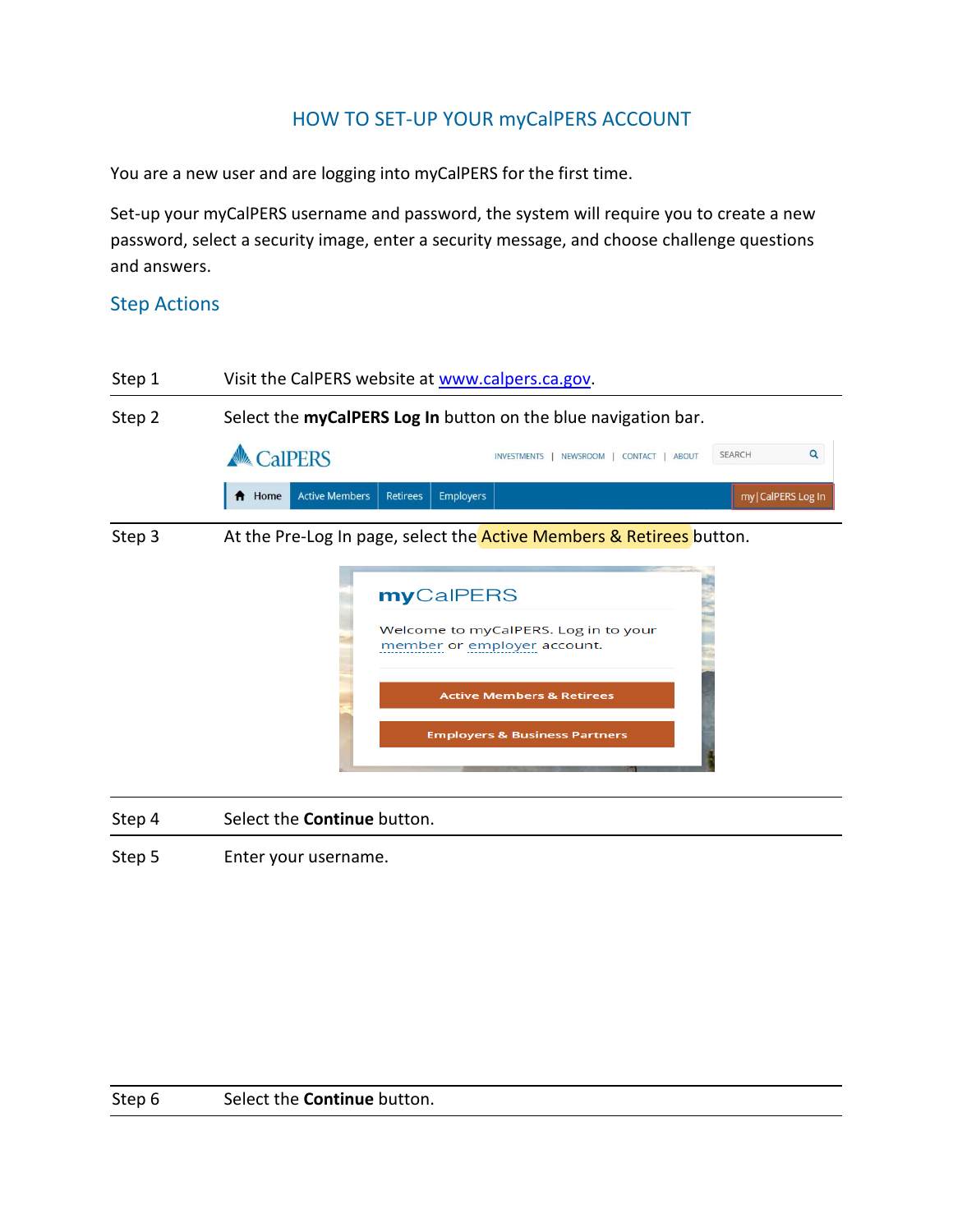Step 7 Enter your temporary password.

| Step 8 | Select the Log In button.                |
|--------|------------------------------------------|
| Step 9 | Complete the Log In Credentials section. |

| Step 10 | Select the <b>Save</b> button.     |
|---------|------------------------------------|
| Step 11 | Select the <b>Continue</b> button. |

| Step 12 | Read the security agreement.                                                     |  |
|---------|----------------------------------------------------------------------------------|--|
| Step 13 | If you agree to the agreement, select the <b>I Accept</b> button at bottom left. |  |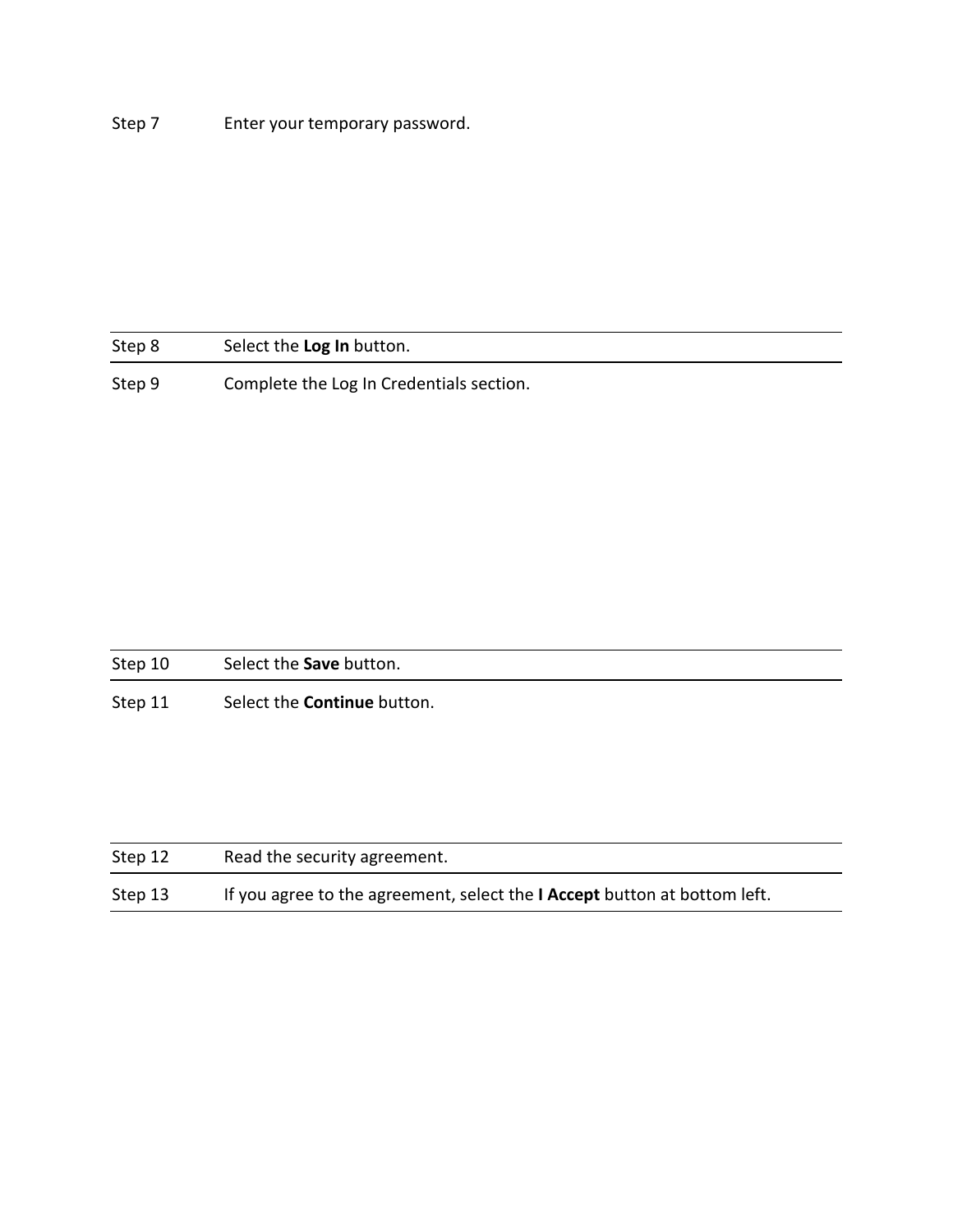### Step 14 Complete the Security Image section.



#### Step 15 Complete the Security Message section.

#### Step 16 Select the **Save and Continue** button.

Step 17 Complete the Update Your Challenge Questions section. Your answers are case sensitive.

| <b>W</b> Update Your Challenge Questions                   |  |
|------------------------------------------------------------|--|
| Choose 3 questions and enter a unique answer for each one. |  |
| Question 1:*                                               |  |
|                                                            |  |
| Answer $1:$ *                                              |  |
|                                                            |  |
| Question 2:*                                               |  |
|                                                            |  |
| Answer 2:*                                                 |  |
|                                                            |  |
| Question 3:*                                               |  |
|                                                            |  |
| Answer 3:*                                                 |  |
|                                                            |  |
|                                                            |  |

Save and Continue Clear

#### Step 18 Select the **Save and Continue** button.